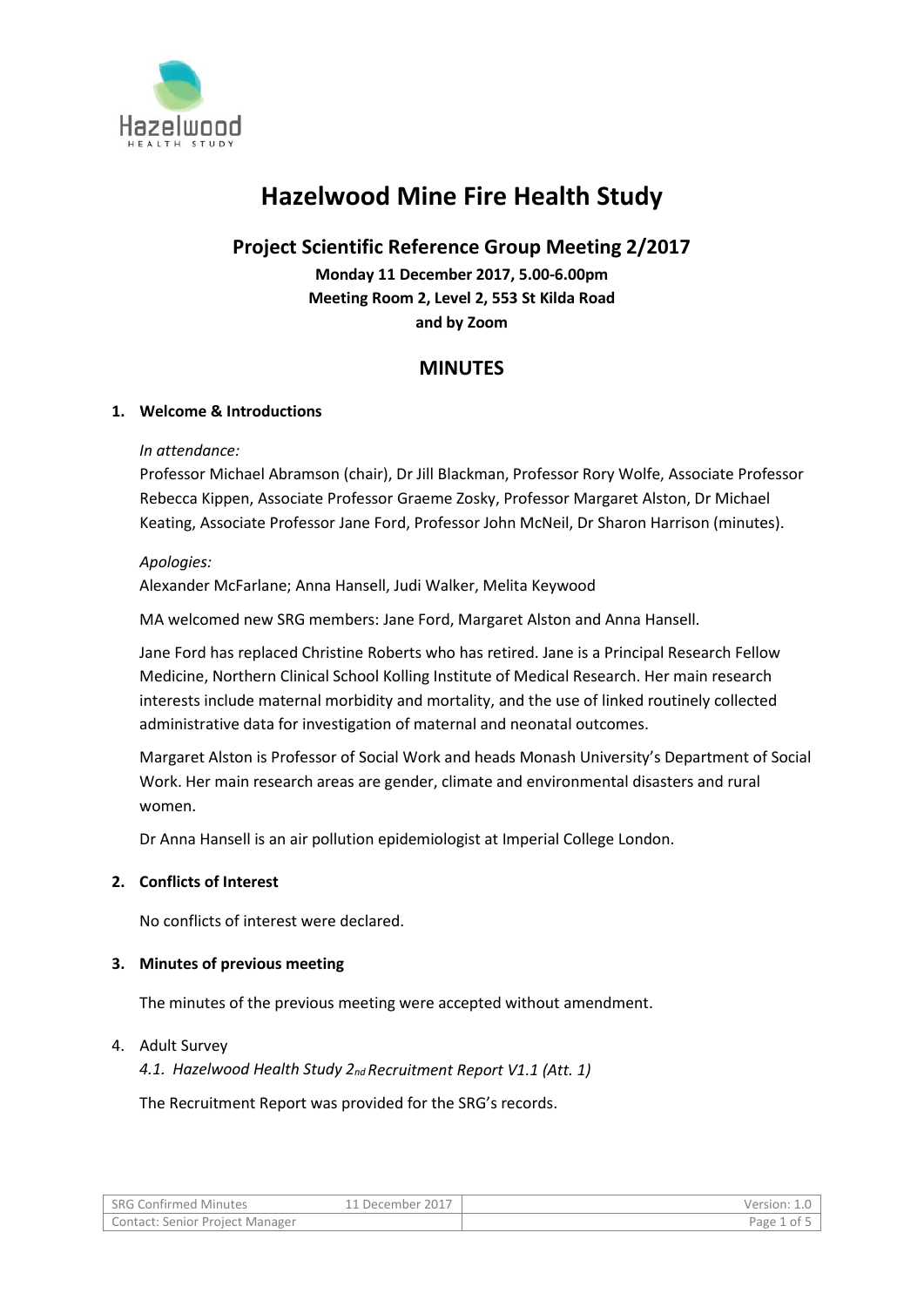JB reported that the HHS *Adult Survey Report Volume 1 Comparison of Morwell and Sa*le had been publically released in September 2018. The associated Research Summary, and a link to the full report, had been sent to SRG members at that time.

MA summarised they key findings:

- Self-reported doctor diagnosed asthma, since the mine fire, and current respiratory symptoms were all more common among Morwell participants compared with Sale;
- Morwell participants were one and a half times more likely than Sale participants, to report that a doctor had diagnosed them with high blood pressure since the mine fire;
- Morwell participants were also seven times more likely to report that a doctor had diagnosed them with a CV condition since the mine fire; and
- Morwell participants were more likely to report symptoms of psychological distress following the event.

Participants from Morwell reported higher rates of these conditions even after adjustments were made for socio-economic imbalance.

JB advised that over 3,000 (33%) Morwell residents participated and ~1,000 (23%) Sale residents participated in the Adult Survey. JB noted that because a relatively large proportion of adults from Morwell did not participate, sampling (selection) bias is a concern, as the health of participants might differ from the health of non-participants.

MA emphasized that the Study will next seek to measure how much of these differences between Morwell and Sale might have been caused by PM<sub>2.5</sub> exposure.

**Action:** MA to send the Adult Survey report to Graeme Zosky for comment.

JB reported that the cumulative exposure score for the exposure assessment is a more difficult data cleaning task. Self-reported addresses need to be tracked against geocodes and then blended with the CSIRO data. Joanna Dipnell has written the code for calculating the cumulative exposure score and it will not be too difficult to assign an individual score once the address data is cleaned.

# **5. Hazelinks Data Linkages**

# *5.1. Report Medicare Benefits Schedule and Pharmaceutical Benefits Scheme data: Time Series Analyses (Att. 2)*

MA reported that researchers had completed a report on Medicare Benefits Schedule and Pharmaceutical Benefits Scheme data, examining whether mine fire-related pollutants were associated with increased use of health services and medications. Researchers used time series statistical models to assess the association between the daily mine-fire related  $PM<sub>2.5</sub>$  and health service use and medications dispensed. MA advised that analyses showed clear evidence that mine fire-related  $PM<sub>2.5</sub>$  was significantly associated with increased utilisation of all health service types examined and dispensing of all medication types after a lag of 2-5 days from exposure. PhD candidate Amanda Johnson prepared this report with

| <b>SRG Confirmed Minutes</b>    | .1 December 2017 | Version: 1 |
|---------------------------------|------------------|------------|
| Contact: Senior Project Manager |                  | Page 2 of  |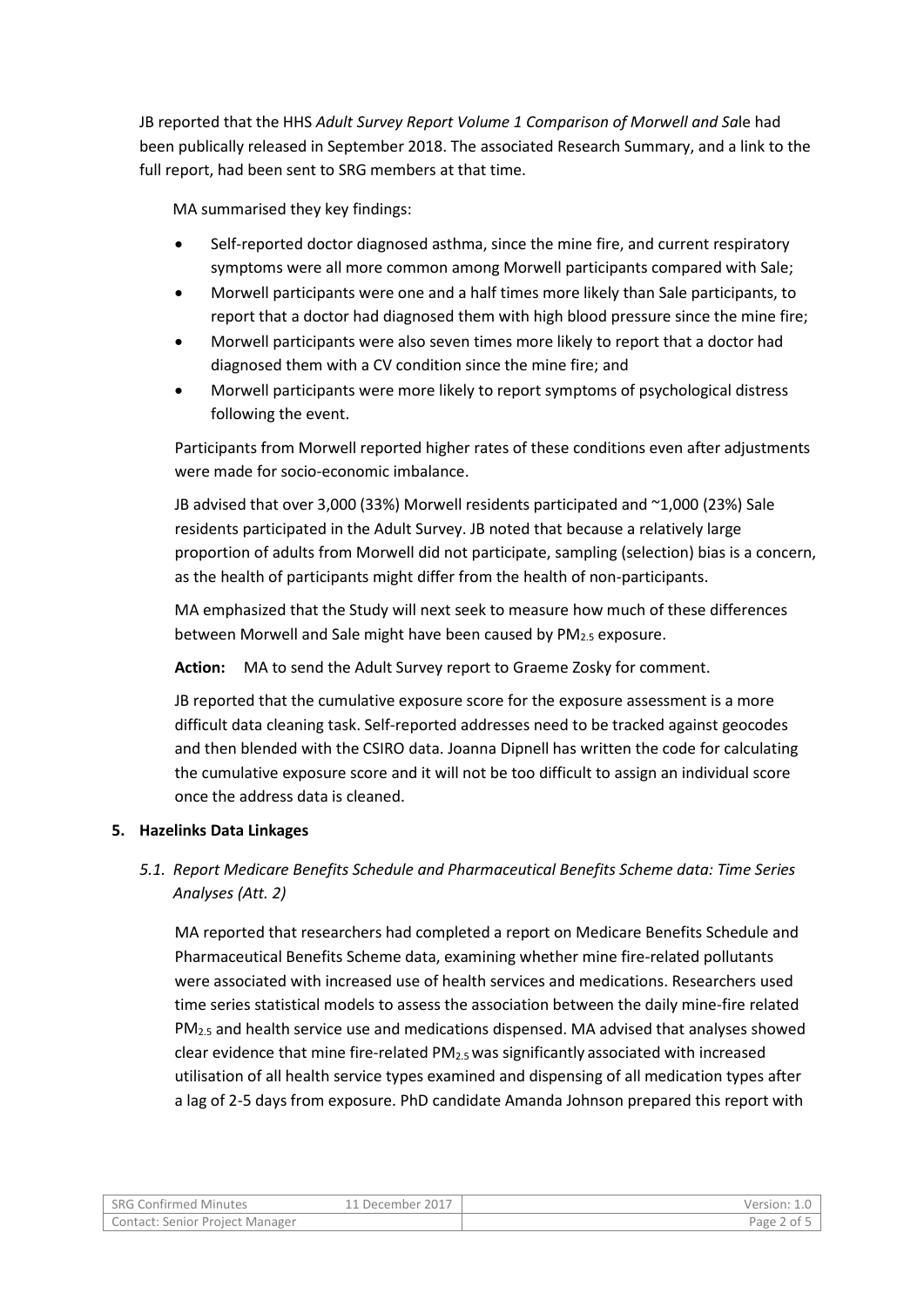assistance from Yuming Guo who assisted with the adjustments allowing for the effects of temperature.

MA reported that access to MBS/PBS data has been limited. MBS/PBS will only provide the data at SA3 level, i.e. at the level of the Latrobe Valley.

The technical reports will be released with a lay summary, which must be approved by DHHS. MA advised that it is likely that a media release will be sent out in January 2018.

# *5.2. Report Hazelinks – Emergency presentations and hospital admissions analysis (First Data Extraction) (Att. 3)*

MA reported that YG has done further analysis of the emergency presentations and hospital admissions data. Lahn Straney had previously analysed the data using a time period count models. Yuming Guo has analysed the data using more nuanced measures. MA reported that an identified data linkage will be completed next year.

Researchers found increased rates of emergency presentations or hospital admissions for asthma/COPD, and all respiratory diseases during the coal mine fire period, in comparison to non-fire periods, but no evidence of increased rates for cardiovascular diseases.

# **6. Schools Study**

JB advised that there is not a lot to report on the Schools Study. The first round of data collection was completed in late 2015/early 2016. There is a recruitment rate of 15% across the Latrobe Valley. Researchers are surveying students in the year that they have NAPLAN testing (Year 3, Year 5, Year 7 and Year 9). The students are now being resurveyed. Where the students are still at the same school recruitment has been quite successful with 70% of those students completing the survey. The Schools Study plans to recruit a cohort of new Year 3 students in 2018, thereby picking up children who were too young for the  $1<sup>st</sup>$  round of Schools Study data, and too old for the first round of ELF Study data. Recruitment of a new Year 3 cohort, however, is proving difficult. The feedback researchers have received is that people have moved on. The SRG discussed whether it will be useful to recruit a new cohort of Year 3 students, given that the participation rates may be low and it is likely that there will be further attribution in future years.

JB reported some children in the cohort were invited back and interviewed.

**Action:** JB to pass on protocol to the SRG and send a query to DM regarding Working with Children Checks.

It was noted that ~300 children participated in the Schools Study. Multivariate analysis will not be possible.

# **7. Early Life Follow-up**

7.1. *Report on the Latrobe Early Life Follow-up (ELF) Study: the child health and development stream of the Hazelwood Health Study (Att. 4)*

The SRG discussed the first report of preliminary findings from the Latrobe Early Life Followup (ELF) Study, which was submitted to DHHS with the 2nd Annual Report.

| SRG Confirmed Minutes           | December 2017 . | Version:     |
|---------------------------------|-----------------|--------------|
| Contact: Senior Project Manager |                 | Page 3<br>0t |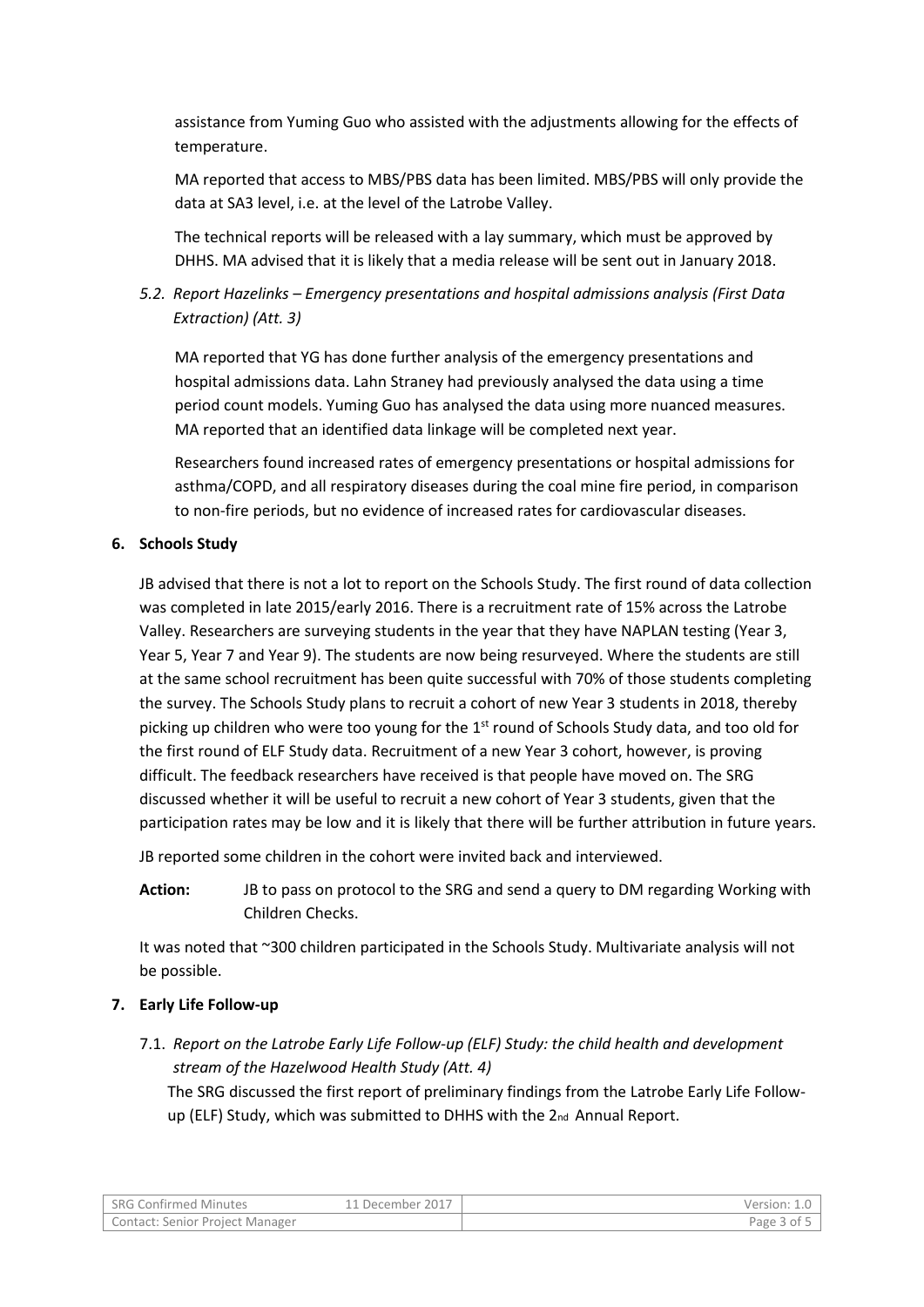The ELF Study has found that no associations were observed between maternal exposure to the average or peak PM2.5 from the mine fire and preterm birth, birth weight at term.

Researchers did not observe an association between stress specifically related to the mine fire and adverse perinatal outcomes. However, a number of well-recognised risk factors, including smoking in pregnancy, general stress in pregnancy and lower maternal education, were independently associated with some adverse birth outcomes evaluated in the study cohort.

It was reported that the ELF team has been waiting 12 months to receive the Victorian perinatal data.

The SRG discussed the identified data linkage SURE platform.

AIHW is in the process of preparing an application for a Public Interest Certificate on the Study's behalf. The fees for the use of the SURE platform, a secure virtual environment where researchers can do analysis, will be \$60k for the ELF Study. The ELF team had not budgeted for such high data linkage costs.

**Action:** Jane Ford to send one-page document on E-Research Institutional Cloud Architecture (ERICA) the platform used by UNSW.

It was reported that a total of 263 participants were tested for ELF. A total of 120 participants attended for ultrasound only (those aged < 3 years) and 107 participants had successful Forced Oscillation Technique measurements carried out.

### **8. Dissemination of Findings**

MA reported that publications from the Study are starting to appear. The Community Wellbeing and Older Persons Streams have published articles. FJ has submitted a conference abstract.

#### 9. Clinical Streams

*9.1. Respiratory Stream*

MA acknowledge the work of Brigitte Borg in coordinating the Respiratory Stream. A total of 339 participants have completed respiratory testing in Morwell. MA reported that 43% of participants had some abnormality. There were also a high number of participants with BMIs over 50. The Respiratory Stream will commence testing in Sale in January with a recruitment target of 160.

#### *9.2. Cardiovascular Stream*

MA reported that Sylvia Pomeroy resigned from her position coordinating the CV Stream and JB has taken on the coordination of the CV Stream. JB reported that the testing protocol for the CV Stream is taking a long time due to the lengthy CV health questionnaire, diet questionnaire, anthropometric measurements, ECG, blood taking and FMD testing. The CV team are only managing to test 4 participants per day. BB will attend the clinic to review testing and look for ways to make the process more efficient so that more participants can be tested each day. The Sale data collection for the CV Stream is almost complete.

#### **10. Governance – Ministerial Advisory Committee**

| <b>SRG Confirmed Minutes</b>    | .1 December 2017 | Version: ٤.٥ |
|---------------------------------|------------------|--------------|
| Contact: Senior Project Manager |                  | Page 4 of 5  |